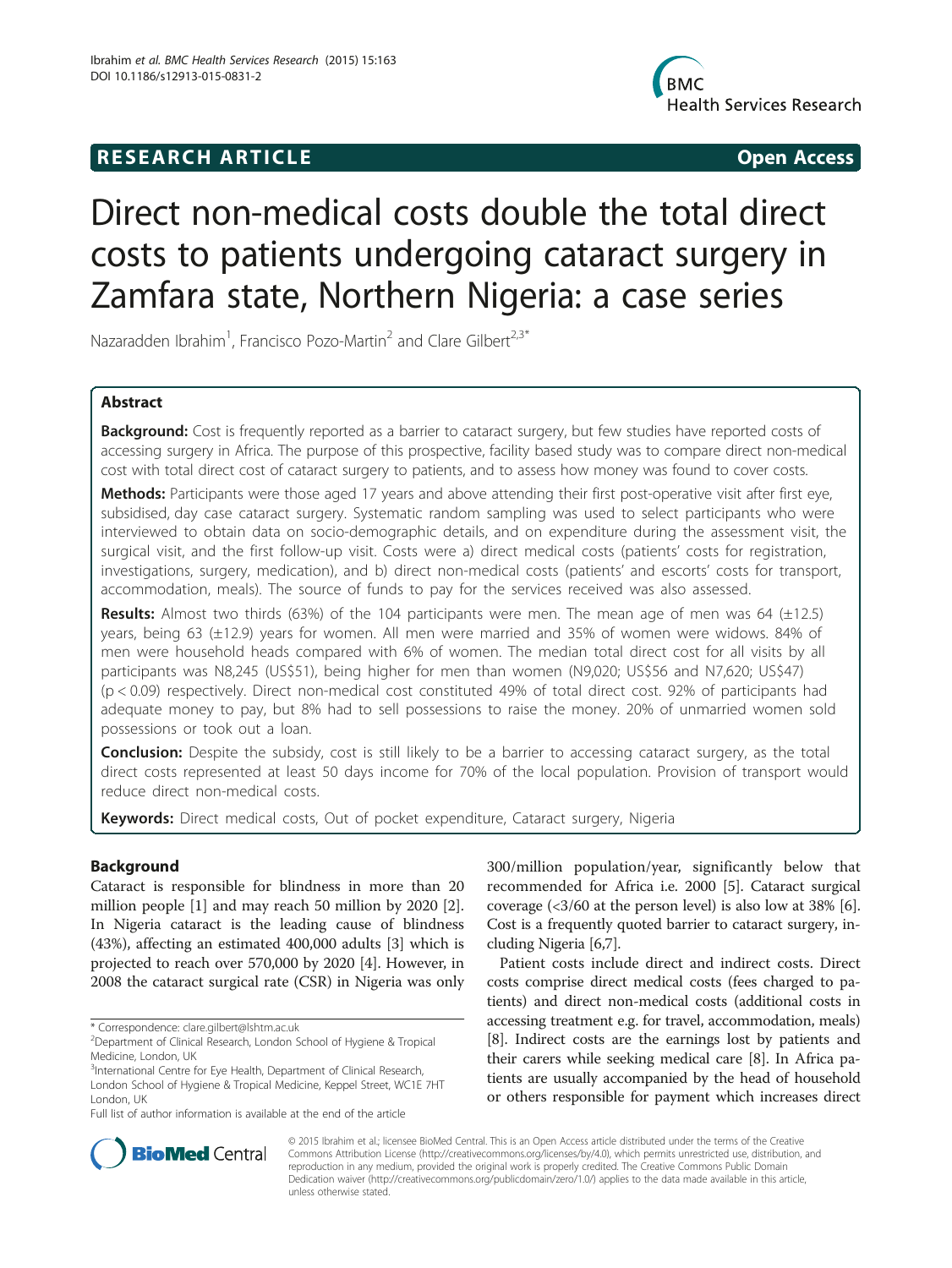non-medical costs. Direct medical costs for a particular service are likely to be relatively stable but direct nonmedical costs can vary considerably. There are several ways in which eye care providers can address cost as a barrier, including national health insurance, provision of transport, outreach surgical camps, cross subsidy and external support, from donors, for example.

Health expenditure is "catastrophic" when it exceeds some proportion of household income or household expenditure, although there is no consensus concerning what proportion [[9\]](#page-5-0). Household's capacity to pay, and the consequences of raising/finding the money can also be assessed [\[10](#page-5-0)]. For example, a study in India defined catastrophic expenditure as "that which reduces non-health expenditure to a level where the household is unable to maintain consumption of necessities" [[11\]](#page-5-0). In Bangladesh, the mean expenditure for children hospitalization with pneumonia was almost US\$100, being more than half the total monthly household expenditure for 75% of families [[12](#page-5-0)]. Three quarters of these families raised money through borrowing or selling assets and half planned to reduce spending on food and education for their children. Catastrophic expenditure does not, therefore, imply that costs are excessively high, as even a relatively low cost may constitute a high proportion of household income of the poor. There is a large body of literature in other areas of health on the impact of user fees (i.e. direct costs) on access to services, and many countries have removed user fees for selected services, such as child health and maternal health [[13](#page-5-0)]. The impact of removing user fees is complex, but many studies show a positive impact on access and outcomes but the benefits are not always maintained over time [[14](#page-5-0)]. Although several studies have assessed willingness to pay for cataract surgery i.e. in China, Nepal, Tanzania, to our knowledge only one study has addressed direct patient costs for cataract surgery, in Zambia [[15\]](#page-5-0).

In Zamfara State 40% of the 3.6 million population live in the state capital, Gusau. The rural population are mainly subsistence farmers and 70% live on less than a dollar a day [[16](#page-5-0)]. The road network is poor with very limited public transport. Gusau Eye Clinic, which is one of two eye clinics providing cataract surgery in Zamfara state [[16](#page-5-0)], has three ophthalmologists who perform small incision day case cataract surgery. Cataract surgery is performed twice a week on approximately 50 patients and follow up clinics are also held twice a week for approximately 100 patients with a 95% attendance. In 2013, 2,368 cataract operations were performed, 46% on women. However, the unit is not functioning at capacity and there is no waiting list for cataract surgery. An international non-government organization supports the cataract service by providing consumables, spectacles and post-operative medication. They also donated equipment, renovated the infrastructure and trained personnel. This support enables

cataract services to be subsidised, and patients contribute N3,000 (\$18.5) towards costs of surgery. Without this

subsidy costs would be N5,500 (\$34) higher. Patients with operable cataract make at least three visits, for initial assessment, for surgery a few weeks later, and follow-up at two weeks. Most are accompanied by an escort. The aim of this study was to compare the direct non-medical cost of cataract surgery with the total direct costs (i.e. medical and non-medical costs) and to investigate how patients raised the money.

# Methods

Every third person attending their first post-operative visit was systematically selected. All had paid the standard fee for cataract surgery on their first operated eye.

Assuming that approximately 20 postoperative patients would be eligible each clinic day, this would give 200 eligible participants over the 5 weeks of the study. A sample of this size was considered adequate, giving a reasonably representative sample and an indication of the range of costs incurred.

Eligible participants had to be aged 17 years and above and 1) have undergone recent conventional cataract surgery on their first eye 2) be blind in the other un-operated eye (i.e. presenting visual acuity of <3/60) from any cause and 3) attending within 2-4 weeks of cataract surgery.

Participants were interviewed, after obtaining written informed consent, with their escort, if present. Two ophthalmic nurses bilingual in English and Hausa conducted the interviews after two days of training. Data were collected using a structured questionnaire on age, sex, marital and socio-economic status e.g. educational level, relationship to head of household, household size, type of sanitation and wealth assessment i.e. ownership of farm/land, type of housing, and asset ownership such as radio or television. The data collection instrument was pre-tested on postoperative patients who were not included in the study.

For each visit the following information was obtained: number of escorts, number of meals away from home, mode of transport and accommodation and their costs. Costs of hospital registration, surgery, investigations, medication and other charges were also assessed for each visit. Participants were asked how they found the money e.g. already available, or if they had to borrow money or mortgage or sell assets.

Data were entered into a Microsoft Access database and analysed in STATA 13.0. Parametric analysis was performed for normally distributed data, and nonparametric tests for skewed data (e.g. costs). Significant levels are reported at  $p < 0.05$ . Total direct patient costs were calculated and the proportion due to direct nonmedical costs determined. Analysis was conducted using Nigerian Naira (N) at the exchange rate of US\$1 to N161.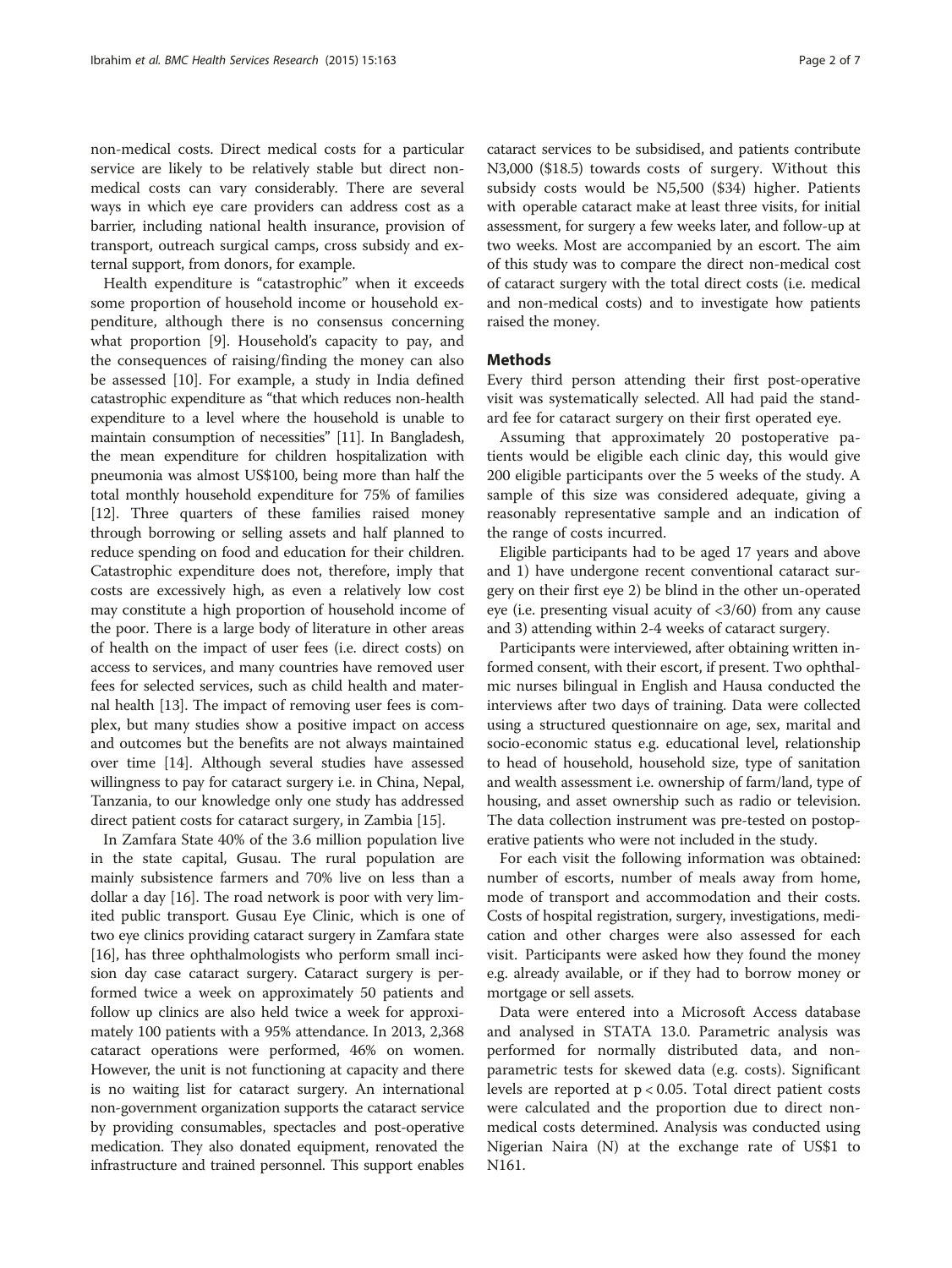Ethical approval was obtained from the institutional review board/ethics committee of the London School of Hygiene & Tropical Medicine and the Ministry of Health, Zamfara state. The study adhered to the tenets of the Helsinki Declaration.

# Results

104 participants were interviewed, 66 (63%) of whom were female (Table 1). The mean age of men was 64 years (standard deviation  $\pm 12.5$  years) being  $63 \pm 12.9$  years for women. The majority (95%) had not received any formal education. All men were married, but 35% of women were widows ( $p < 0.001$ ). A high proportion of men (84%) were head of their households and 16% were sons of household heads. Almost two thirds (59.1%) of women were daughters of household heads and only four (6%) were household heads themselves (p < 0.001). Most households were large, with ten or more members.

The median total direct cost was N8,245 (US\$51) (range N3,420-N29,120) for all visits, including costs for escorts (Table [2\)](#page-3-0). Total median direct costs were N9,020 (US\$56) for men and N7,520 (US\$47) for women (p < 0.09). The median direct non-medical cost for all participants was N4,050 (US\$25) which is 49% of total direct costs (Table [3\)](#page-3-0). The median cost of travel was considerably lower for those living within 20 km of the hospital (N375, US\$2) than those living at a distance of more than 20 kms (N 4,200, US\$ 26) (p < 0.001). Transport accounted for 75% of all direct non-medical costs.

For all visits, the median total direct cost was N2,025 (US\$13) for escorts and N6,320 (US\$39) for participants  $(p < 0.01)$  (Tables [4](#page-4-0) and [5](#page-4-0)). Costs incurred for escorts accounted for 37% of all costs, being similar for males and females (median N 2,100; US\$13 and N1,875; US\$12 respectively). Most men (92%) already had money to pay for the services and the remaining 8% sold possessions.

| Table 1 Demographic distribution of study participants |  |  |  |
|--------------------------------------------------------|--|--|--|
|--------------------------------------------------------|--|--|--|

| <b>Variables</b>          |                      | Male           |                     |                | Female              |                | All                 |  |
|---------------------------|----------------------|----------------|---------------------|----------------|---------------------|----------------|---------------------|--|
|                           |                      | N              | $\%$                | ${\sf N}$      | $\%$                | N              | $\%$                |  |
| Age group                 | 30-39 years          | $\mathbf{1}$   | 2.6                 | $\overline{2}$ | 3.0                 | 3              | 2.9                 |  |
|                           | 40-49 years          | $\mathbf{1}$   | 2.6                 | $\overline{4}$ | 6.1                 | 5              | 4.8                 |  |
|                           | 50-59 years          | 10             | 26.3                | 12             | 18.2                | 22             | 21.2                |  |
|                           | 60-69 years          | 11             | 28.9                | 27             | 40.9                | 38             | 36.5                |  |
|                           | 70 years and above   | 15             | 39.5                | 21             | 31.8                | 36             | 34.6                |  |
|                           | Total                | 38             | 100                 | 66             | 100                 | 104            | 100                 |  |
| Educational level         | Above secondary      | $\overline{2}$ | 5.3                 | $\mathbb O$    | $\mathbf 0$         | $\overline{2}$ | 1.9                 |  |
|                           | Secondary            | $\mathbf{0}$   | $\mathbf 0$         | $\overline{2}$ | $\overline{3}$      | $\overline{2}$ | 1.9                 |  |
|                           | Primary              | $\mathbf 0$    | $\mathsf{O}\xspace$ | $\mathbf{1}$   | 1.5                 | $\mathbf{1}$   | $\mathbf{1}$        |  |
|                           | Informal             | 36             | 94.7                | 63             | 95.5                | 99             | 95.2                |  |
|                           | None                 | $\mathbf 0$    | $\mathsf{O}\xspace$ | $\mathbb O$    | $\mathsf{O}\xspace$ | 0              | $\mathsf{O}\xspace$ |  |
|                           | Total                | 38             | 100                 | 66             | 100                 | 104            | 100                 |  |
| Marital status            | Married              | 38             | 100                 | 41             | 62.1                | 79             | 76                  |  |
|                           | Widow/widower        | $\circ$        | $\mathsf{O}\xspace$ | 23             | 34.9                | 23             | 22.1                |  |
|                           | Divorced             | $\mathbf{0}$   | $\mathbf 0$         | $\overline{2}$ | 3                   | $\overline{2}$ | 1.9                 |  |
|                           | Single/never married | $\overline{0}$ | $\mathbf 0$         | $\circledcirc$ | $\mathbf 0$         | $\overline{0}$ | $\circ$             |  |
|                           | Total                | 38             | 100                 | 66             | 100                 | 104            | 100                 |  |
| Relationship to household | Head                 | 32             | 84.2                | $\overline{4}$ | 6.1                 | 36             | 34.6                |  |
|                           | Son/daughter         | 6              | 15.8                | 39             | 59.1                | 45             | 43.3                |  |
|                           | Husband/wife         | $\overline{0}$ | $\mathbf 0$         | 13             | 19.7                | 13             | 12.5                |  |
|                           | Other                | $\overline{0}$ | $\overline{0}$      | 10             | 15.1                | 10             | 9.6                 |  |
|                           | Total                | 38             | 100                 | 66             | 100                 | 104            | 100                 |  |
| Size of household         | $1 - 3$              | 3              | 7.9                 | 6              | 9.1                 | 9              | 8.7                 |  |
|                           | $4 - 6$              | 5              | 13.2                | 14             | 21.2                | 19             | 18.3                |  |
|                           | $7-9$                | 8              | 21.1                | 10             | 15.2                | 18             | 17.3                |  |
|                           | 10 and above         | 22             | 57.9                | 36             | 54.6                | 58             | 55.8                |  |
|                           | Total                | 38             | 100                 | 66             | 100                 | 104            | 100                 |  |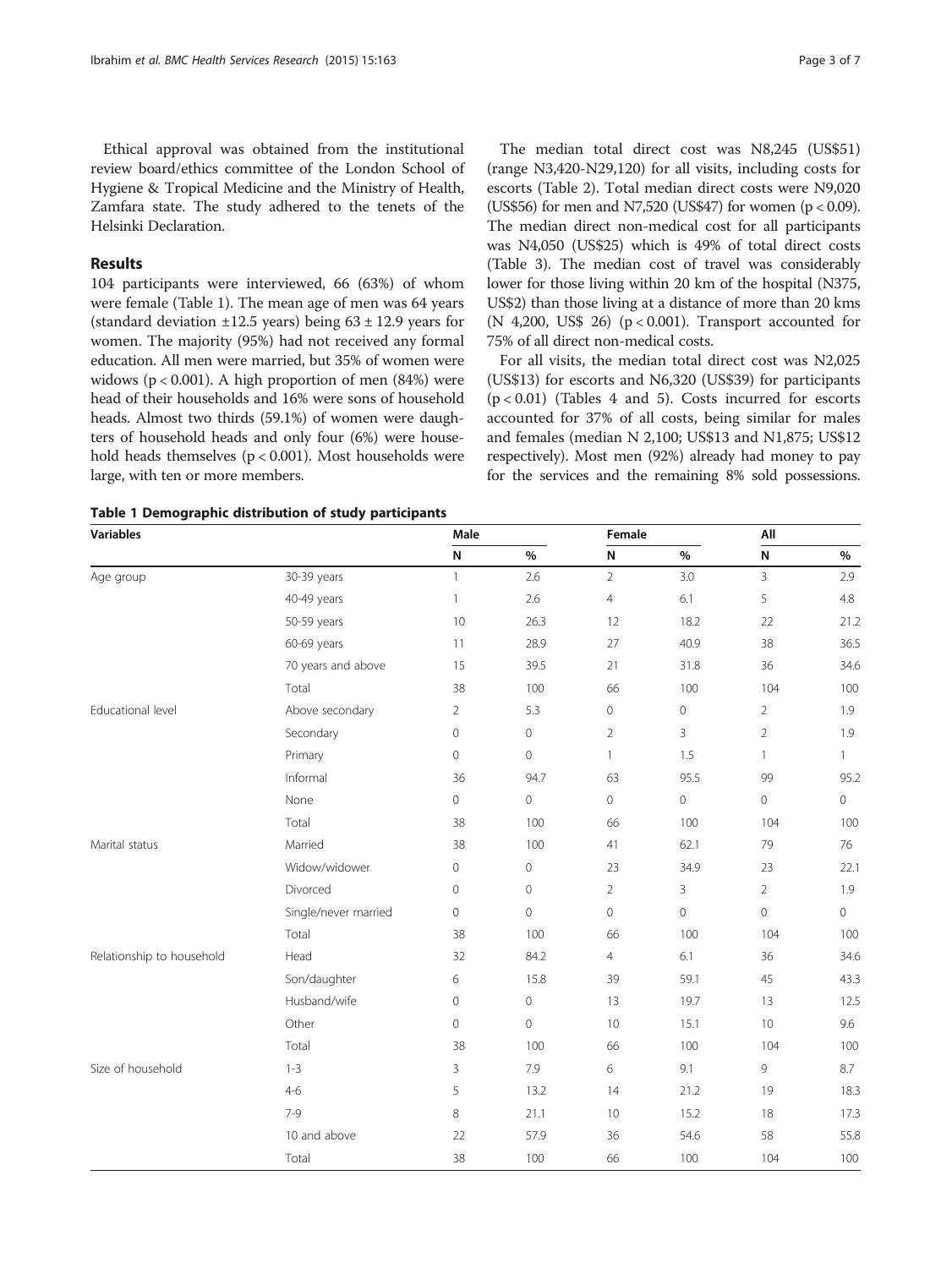# <span id="page-3-0"></span>Table 2 Total direct patient cost for cataract surgery (values in USD)

| Details of costs for each visit |                         | Male $(n = 38)$          |                | Female $(n = 66)$   |                | All $(n = 104)$ |                |
|---------------------------------|-------------------------|--------------------------|----------------|---------------------|----------------|-----------------|----------------|
|                                 |                         | Median                   | Range          | Median              | Range          | Median          | Range          |
| Assessment visit                | Cost for escort*        | 4.5                      | $0 - 24.8$     | 3.7                 | $0 - 37.3$     | 4.3             | $0 - 37.3$     |
|                                 | Meal cost               | 0.6                      | $0 - 7.5$      | 0.6                 | $0 - 11.2$     | 0.6             | $0 - 11.2$     |
|                                 | Travel cost participant | 3.7                      | $0 - 18.6$     | 2.8                 | $0 - 12.4$     | 3.1             | $0 - 18.6$     |
|                                 | Accommodation           | $\overline{\phantom{a}}$ | $\equiv$       | $\sim$              | $\sim$         | $\blacksquare$  | $\sim$         |
|                                 | Hospital charges        | 1.4                      | $0.1 - 18.8$   | 1.4                 | $0.1 - 6.3$    | 1.4             | $0.1 - 18.8$   |
|                                 | Subtotal is             | 10.7                     | $1.4 - 51.1$   | 9.1                 | $1.4 - 53.5$   | 10.1            | $1.4 - 53.5$   |
| Surgery visit                   | Cost for escort*        | 5.1                      | $0 - 24.8$     | 3.7                 | $0 - 37.3$     | 4.3             | $0 - 37.3$     |
|                                 | Meal cost               | 0.9                      | $0 - 8.4$      | 0.6                 | $0 - 22.4$     | 0.6             | $0 - 22.4$     |
|                                 | Travel cost participant | 3.7                      | $0 - 18.6$     | 2.5                 | $0 - 12.4$     | 3.1             | $0 - 18.6$     |
|                                 | Accommodation           | $\sim$                   | $\equiv$       | $\omega_{\rm{eff}}$ |                | $\sim$          | $\sim$         |
|                                 | Hospital charges        | 19.9                     | $18.3 - 36.6$  | 19.9                | $17.7 - 32.3$  | 19.9            | $17.7 - 36.6$  |
|                                 | Subtotal                | 33.5                     | $19.9 - 70.8$  | 28.9                | $19.9 - 85.1$  | 30.0            | $19.9 - 85.1$  |
| Follow up visit                 | Cost for escort*        | 4.2                      | $0 - 28.6$     | 3.7                 | $0 - 25.5$     | 3.9             | $0 - 28.6$     |
|                                 | Meal cost               | 0.3                      | $0 - 11.2$     | 0.6                 | $0 - 5.6$      | 0.6             | $0 - 11.2$     |
|                                 | Travel cost participant | 3.7                      | $0 - 18.6$     | 2.8                 | $0 - 12.4$     | 3.1             | $0 - 18.6$     |
|                                 | Accommodation           | $\overline{\phantom{a}}$ | $\equiv$       | $\sim$ .            |                | $\sim$          | $\equiv$       |
|                                 | Hospital charges        | 3.1                      | $3.1 - 6.8$    | 3.1                 | $0 - 5.0$      | 3.1             | $0 - 6.8$      |
|                                 | Subtotal                | 11.8                     | $3.1 - 60.2$   | 10.2                | $0 - 41.3$     | 10.9            | $0 - 60.2$     |
|                                 | <b>TOTAL</b>            | 56.0                     | $24.3 - 180.9$ | 46.7                | $21.2 - 141.4$ | 51.2            | $21.2 - 180.9$ |

\*Cost of escort includes costs for his meals, transport and accommodation for all the visits. Note: US\$1 = N161.

# Table 3 Non-medical direct costs and total patient costs (values in USD)

| <b>Variables</b>        | N   | <b>Total direct costs</b> |                | <b>Direct medical costs</b> |               | Direct non-medical costs |               |              |
|-------------------------|-----|---------------------------|----------------|-----------------------------|---------------|--------------------------|---------------|--------------|
|                         |     |                           |                | Amount                      |               | Amount                   |               | <b>Total</b> |
|                         |     | Median                    | Range          | Median                      | Range         | Median                   | Range         | %            |
| Sex                     |     |                           |                |                             |               |                          |               |              |
| Male                    | 38  | 56.0                      | $24.3 - 180.9$ | 25.3                        | $22.8 - 41.7$ | 27.3                     | $0 - 156.5$   | 49           |
| Female                  | 66  | 46.7                      | $21.2 - 141.4$ | 24.3                        | $21.2 - 36.8$ | 22.4                     | $0 - 114.3$   | 48           |
| Age group               |     |                           |                |                             |               |                          |               |              |
| Less than 65            | 66  | 47.3                      | $21.2 - 180.9$ | 24.3                        | $21.2 - 41.7$ | 22.4                     | $0 - 156.5$   | 47           |
| 65 or older             | 38  | 62.2                      | $24.3 - 152.3$ | 25.3                        | $22.8 - 41.4$ | 33.1                     | $0 - 115.5$   | 53           |
| <b>Marital status</b>   |     |                           |                |                             |               |                          |               |              |
| Married                 | 79  | 49.2                      | $21.2 - 180.9$ | 24.3                        | $21.2 - 41.7$ | 24.8                     | $0 - 156.5$   | 51           |
| Not married             | 25  | 54.2                      | $24.3 - 126.8$ | 25.3                        | $24.3 - 30.6$ | 29.8                     | $0 - 89.4$    | 55           |
| <b>Distance</b>         |     |                           |                |                             |               |                          |               |              |
| Near                    | 60  | 40.1                      | $21.2 - 114.4$ | 24.3                        | $21.2 - 41.7$ | 9.9                      | $0 - 91.3$    | 25           |
| Far                     | 44  | 84.1                      | $27.5 - 180.9$ | 25.7                        | $22.2 - 36.8$ | 58.4                     | $3.1 - 156.5$ | 69           |
| Socioeconomic status    |     |                           |                |                             |               |                          |               |              |
| 0-1 assets              | 36  | 42.7                      | $21.2 - 126.8$ | 24.3                        | $21.2 - 27.5$ | 18.3                     | $0 - 99.4$    | 43           |
| 2 or more assets        | 68  | 56.0                      | 24.3 - 180.9   | 25.7                        | $22.2 - 41.7$ | 29.2                     | $0 - 156.5$   | 52           |
| <b>Household status</b> |     |                           |                |                             |               |                          |               |              |
| Household head          | 36  | 52.3                      | 24.7 - 180.9   | 25.9                        | $22.8 - 41.7$ | 26.1                     | $0 - 156.5$   | 50           |
| Other                   | 68  | 48.0                      | $21.2 - 141.4$ | 24.3                        | $21.2 - 36.8$ | 23.3                     | $0 - 114.3$   | 49           |
| <b>ALL</b>              | 104 | 51.2                      | $21.2 - 180.9$ | 24.3                        | $21.2 - 41.7$ | 25.2                     | $0 - 156.5$   | 49           |

Distance = Distance from place of residence to hospital.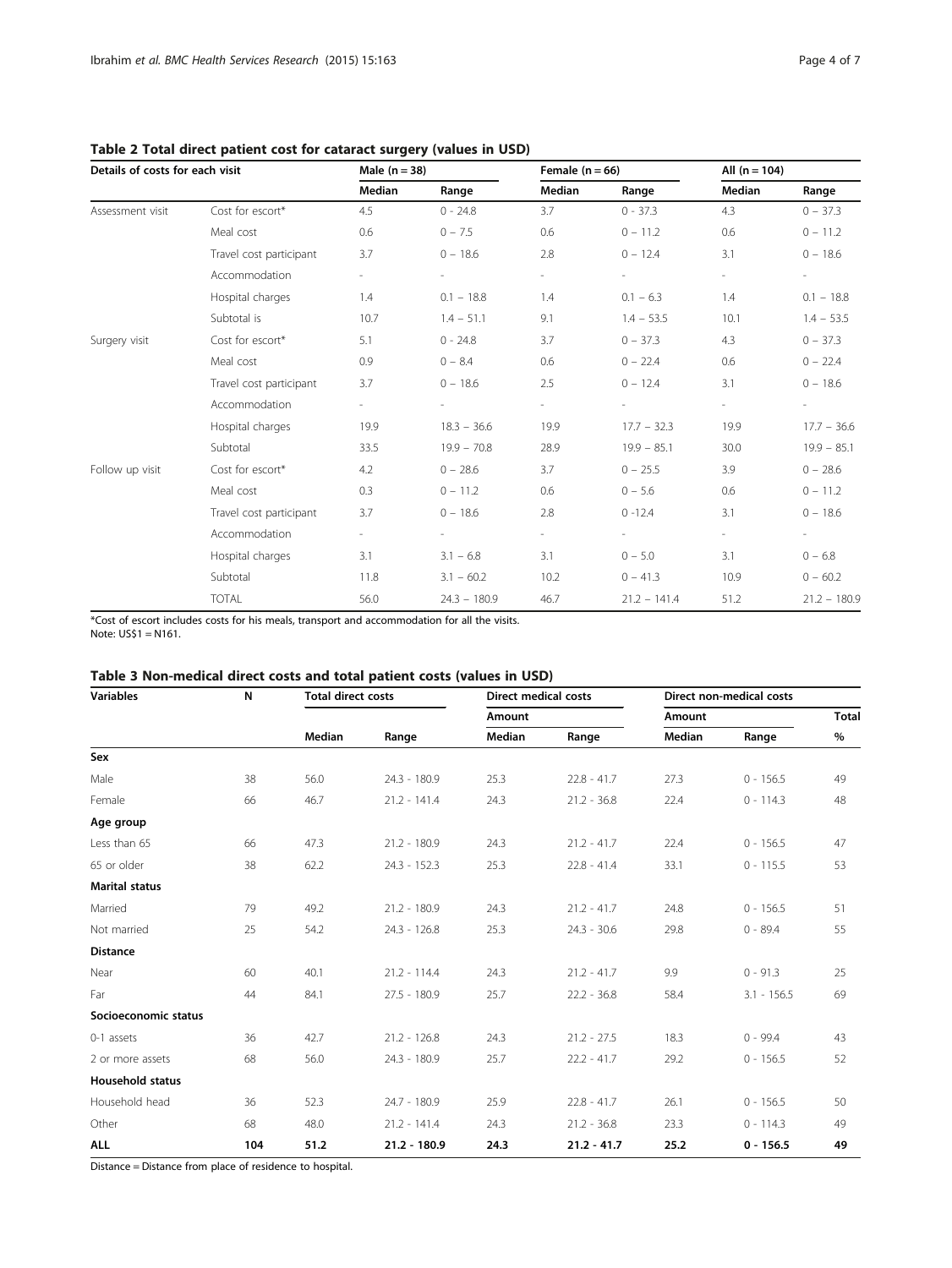| (All visits)                | Male   |              |        |               | All    |            |
|-----------------------------|--------|--------------|--------|---------------|--------|------------|
|                             | Median | Range        | Median | Range         | Median | Range      |
| Patient only ( $p = 0.02$ ) | 42.4   | 24.3 - 102.6 | 37.5   | $21.2 - 77.1$ | 39.3   | 21.2-102.6 |
| Escort only $(p = 0.3)$     | 13.0   | $0 - 78.3$   | 1.6    | $0 - 820$     | 12.6.  | $0 - 82.0$ |

<span id="page-4-0"></span>Table 4 Costs incurred by escort and the patient (values in USD)

Note: US\$1 = N161.

More women than men sold assets or took out a loan (13.6% vs 7.9% respectively): 7% of married women sold assets or took out a loan compared with 20% of unmarried women.

# **Discussion**

A limitation of the study was that the desired sample size was not reached. This was because the study was undertaken during the rainy season when transport is difficult meaning that fewer cataract surgeries were performed. A larger sample may have been adequately powered to detect statistically significant differences in costs between men and women. Another limitation was that productivity costs (e.g. loss of wages) were not assessed. In subsistence farming communities, as in Zamfara State, time spent away from agricultural activities may also have economic consequences which would add to the financial barriers.

In this study more women than men had recently accessed cataract surgery despite several studies indicating that men usually outnumber women. This is reflected in the higher cataract surgical coverage in males reported in studies in other States in Nigeria [[3,7](#page-5-0)] and in the national blindness survey (men 51%, women 30%) [\[6\]](#page-5-0). Our findings probably reflect the timing of the study as men are busy farming during the rainy season whereas women are busier during the harvest. As direct costs were somewhat higher for men than for women, overall patient costs are likely to have been underestimated. Further studies to measure patient costs or to assess the impact of interventions to minimise cost in Africa will need to take seasonal patterns of health seeking behaviour into account.

The gender difference in costs were as anticipated, reflecting gender differences in social roles, as most women in northern Nigeria have little income to spare

for healthcare and have little or no influence on household spending [\[3](#page-5-0)], as decisions are made by household heads. In our study the impact of costs was greatest in unmarried women as one in five had to sell possessions or take out a loan.

The only other study of patient costs for cataract surgery was undertaken in a tertiary level, faith based eye hospital in urban Zambia [[15](#page-5-0)], but this study did not include escorts' costs. Patient costs in Zambia were considerably higher (US\$151) than in our study (US\$51) as income from user fees had to cover the majority of the provider's costs [[15\]](#page-5-0) whereas Gusau Eye Clinic is a government facility.

Direct non-medical costs accounted for 49% of the total direct costs, most being for transport, reflecting the long distances patients and their escorts travel, usually in private taxis or buses. There were no accommodation cost as patients and their escort wait on hospital premises overnight to reduce costs. In many instances participants did not need an escort after surgery on account of good visual outcomes.

The median total direct patient cost of cataract surgery (US\$51) represents at least 50 days income for 70% of the population in Zamfara State. A study in Nigeria also found that most glaucoma patients cannot afford treatment as more than half of their monthly income would be spent on care and medication [\[17](#page-6-0)]. Other studies on non-eye health services have revealed expenditure that is even higher, being beyond annual household income [[18\]](#page-6-0). In our study most families already had enough money for the services, which suggests that it is the wealthier in the community who are accessing services, as has been shown in other studies [[19,20](#page-6-0)]. There is now an extensive body of literature on the impact of user fees on the interrelated factors of equity, access and quality

Table 5 Total patient direct costs for different components in all visits (values in USD)

| Male                     |                | Female |               | All                      |                          |  |
|--------------------------|----------------|--------|---------------|--------------------------|--------------------------|--|
| Median                   | Range          | Median | Range         | <b>Median</b>            | Range                    |  |
| 2.2                      | $0 - 26.1$     | 1.9    | $0 - 23.6$    | 1.9                      | $0 - 26.1$               |  |
| 11.2                     | $0 - 55.9$     | 8.4    | $0 - 37.3$    | 9.3                      | $0 - 55.9$               |  |
| $\overline{\phantom{a}}$ | ٠              | $\,$   | $\,$          | $\overline{\phantom{a}}$ | $\overline{\phantom{a}}$ |  |
| 25.3                     | $22.8 - 41.7$  | 24.3   | $21.2 - 36.8$ | 24.3                     | $21.2 - 41.7$            |  |
| 42.4                     | $24.3 - 102.6$ | 37.5   | $21.2 - 77.1$ | 39.3                     | $21.2 - 102.6$           |  |
|                          |                |        |               |                          |                          |  |

Note: US\$1 = N161.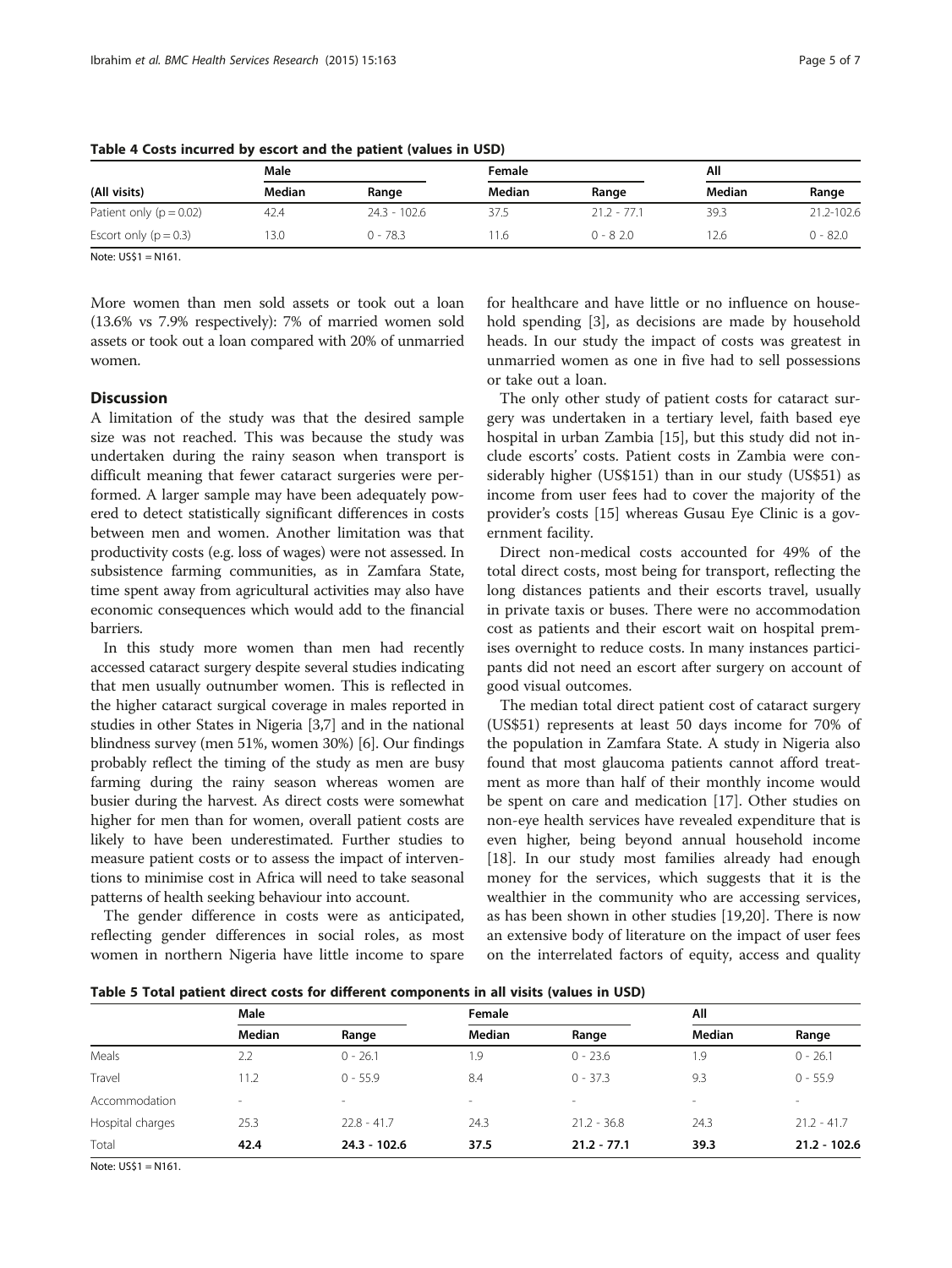<span id="page-5-0"></span>of services [\[21\]](#page-6-0). What is clear is that lowering or increasing user fees has an immediate impact on access as was reported for maternal and child health care in Ethiopia [[20](#page-6-0)]. The subsidy provided by the international nongovernment organization contributed to an annual increase in CSR and it has been estimated that access would have been 70% lower without the subsidy.

One of the outcomes of a good health system is that it protects communities from financial risk [[22\]](#page-6-0). Protection can result from any mechanism which reduces patient costs, such as health insurance, or performance based financing. However, there is evidence that removal of user fees alone does not give sustained increase in access unless policies are in place to address lack of trained staff. The Nigerian government is committed to universal health coverage with ongoing support to primary health care and infectious and non-communicable diseases. There are also plans to provide universal access to cataract surgery, which, if implemented, should reduce inequity of access, by reducing direct medical costs.

This study is the first of its kind to analyse costs of cataract surgery to patients and their families in rural Africa and detailed information was collected for a number of hospital visits over a short period of recall. The findings that direct medical costs were consistent shows accuracy of recall, which is likely to extend to recall of direct non-medical costs.

#### Conclusions

These findings clearly indicate the need for innovative approaches by policy makers and programme planners to make eye care services more accessible. In Zamfara, one way to reduce non-medical costs would be to provide transport. Many eye care programmes in low and middle income settings do not meet the World Health Organisation recommended CSR target of 2000, being only 500 in Zamfara State despite the subsidy and high quality services. There is an urgent need for research into interventions which reduce the cost of cataract surgery to patients and their families in rural Africa, particularly for the most vulnerable such as unmarried women. Interventions could include higher subsidies or a voucher system for the most vulnerable, coupled with free transport.

#### Abbreviations

CSR: Cataract surgical rate; N: Nigerian naira.

#### Competing interests

The authors declare that they have no competing interests.

#### Authors' contributions

NI: Conceived the study, undertook data collection, analysis and drafted the first version of the paper and prepared the manuscript for submission. CG: Contributed to the study design, analysis and drafting the manuscript. FP-Z: Contributed to the study design, analysis and drafting the manuscript. All authors read and approved the final manuscript.

#### Acknowledgements

The study was funded by the Commonwealth Scholarship Scheme, Sightsavers UK and Hooper Scholarship. None of the funders contributed to the design of the study, data collection and analysis, interpretation of data or in writing the script, or the decision to submit them and the publication. A scientific writer was not used.

#### Author details

1 Zamfara State Eye Care Programme, Ministry of Health, Gusau, Nigeria. <sup>2</sup> Department of Clinical Research, London School of Hygiene & Tropical Medicine, London, UK.<sup>3</sup>International Centre for Eye Health, Department of Clinical Research, London School of Hygiene & Tropical Medicine, Keppel Street, WC1E 7HT London, UK.

#### Received: 27 October 2014 Accepted: 30 March 2015 Published online: 16 April 2015

#### References

- 1. Pascolini D, Mariotti SP. Global estimates of visual impairment: 2010. Br J Ophthalmol. 2012;96:614–8.
- 2. Ackland P. The accomplishments of the global initiative VISION 2020: The Right to Sight and the focus for the next 8 years of the campaign. Indian J Ophthalmol. 2012;60:380–6.
- 3. Odugbo OP, Mpyet CD, Chiroma MR, Aboje AO. Cataract blindness, surgical coverage, outcome, and barriers to uptake of cataract services in Plateau State, Nigeria. Middle East Afr J Ophthalmol. 2012;19:282–8.
- 4. Rabiu MM, Kyari F, Ezelum C, Elhassan E, Sanda S, Murthy GV, et al. Review of the publications of the Nigeria national blindness survey: methodology, prevalence, causes of blindness and visual impairment and outcome of cataract surgery. Ann Afr Med. 2012;11(3):125–30.
- 5. Babalola OE. The peculiar challenges of blindness prevention in Nigeria: a review article. Afr J Med Med Sci. 2011;40:309–19.
- 6. Abubakar T, Gudlavalleti MV, Sivasubramaniam S, Gilbert CE, Abdull MM, Imam AU. Coverage of hospital-based cataract surgery and barriers to the uptake of surgery among cataract blind persons in nigeria: the Nigeria National Blindness and Visual Impairment Survey. Ophthalmic Epidemiol. 2012;19:58–66.
- 7. Rabiu MM, Muhammed N. Rapid assessment of cataract surgical services in Birnin-Kebbi local government area of Kebbi State, Nigeria. Ophthalmic Epidemiol. 2008;15:359–65.
- 8. Perkins M, Brazier E, Themmen E, Bassane B, Diallo D, Mutunga A, et al. Out-of-pocket costs for facility-based maternity care in three African countries. Health Policy Plan. 2009;24:289–300.
- 9. Xu K, Evans DB, Kawabata K, Zeramdini R, Klavus J, Murray CJ. Household catastrophic health expenditure: a multicountry analysis. Lancet. 2003;362:111–7.
- 10. Flores G, Krishnakumar J, O'Donnell O, van Doorslaer E. Coping with health-care costs: implications for the measurement of catastrophic expenditures and poverty. Health Econ. 2008;17:1393–412.
- 11. Pal R. Analysing Catastrophic Out of Pocket Health Expenditure in India: Concepts, Determinants and Policy Implications. Indira Gandhi Institute of Development Research, Mumbai, 2010. Available at: [http://www.igidr.ac.in/](http://www.igidr.ac.in/pdf/publication/WP-2010-001.pdf) [pdf/publication/WP-2010-001.pdf](http://www.igidr.ac.in/pdf/publication/WP-2010-001.pdf). Accessed on August 15, 2013.
- 12. Alamgir NI, Naheed A, Luby SP. Coping strategies for financial burdens in families with childhood pneumonia in Bangladesh. BMC Public Health. 2010;10:622.
- 13. McPake B, Witter S, Ensor T, Fustukian S, Newlands D, Martineau T, et al. Removing financial barriers to access reproductive, maternal and newborn health services: the challenges and policy implications for human resource for health. Hum Resour Health. 2013;11:1–15.
- 14. McIntyre D, Thiede M, Dahlgen G, Whitehead M. What are the economic consequences for households of illness and of paying for health care in low- and middle- income country context? Soc Sci Med. 2006;62:858–65.
- 15. Griffiths UK, Bozzani F, Muleya L, Mumba M. Costs of eye care services: prospective study from a faith-based hospital in Zambia. Ophthalmic Epidemiol. 2015;22:43–51.
- 16. National Population Commission. 2006 population and housing census of the Federal Republic of Nigeria: national and state population and housing tables: priority tables, 2013. Available at: [http://www.population.gov.ng/](http://www.population.gov.ng/index.php/publication) [index.php/publication](http://www.population.gov.ng/index.php/publication). Accessed on August 3, 2013.